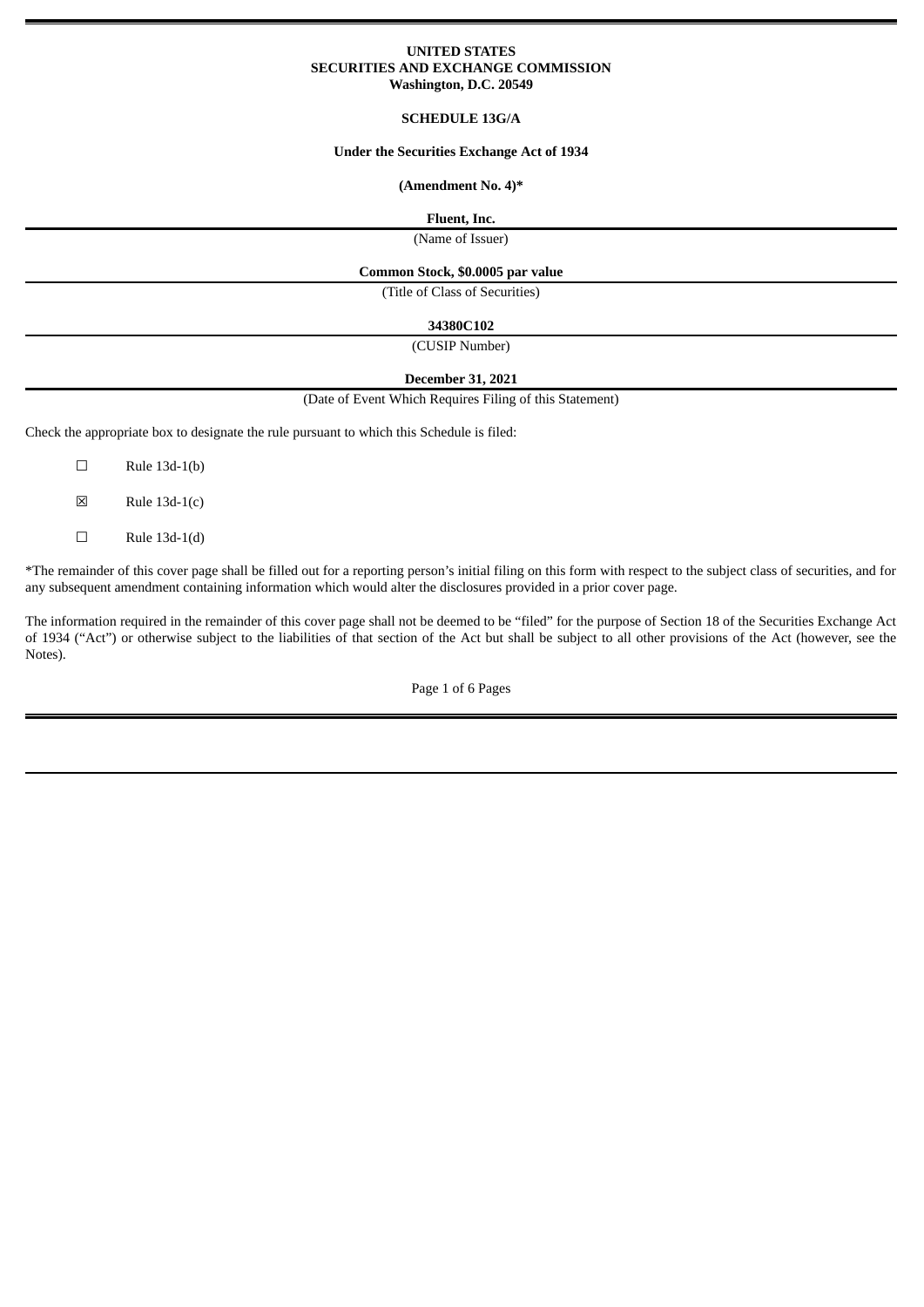CUSIP No. 34380C102 Page 2 of 6 Pages

| 1.                            |                                                                                                 | Name of Reporting Person |                                  |  |  |
|-------------------------------|-------------------------------------------------------------------------------------------------|--------------------------|----------------------------------|--|--|
|                               | JB Capital Partners, L.P.                                                                       |                          |                                  |  |  |
| 2.                            | Check the Appropriate Box if a Member of a Group (See Instructions)                             |                          |                                  |  |  |
|                               |                                                                                                 |                          |                                  |  |  |
|                               | (a)<br>$(b)$ $\boxtimes$                                                                        |                          |                                  |  |  |
| 3.                            | <b>SEC Use Only</b>                                                                             |                          |                                  |  |  |
| $\overline{4}$ .              | Citizenship or Place of Organization                                                            |                          |                                  |  |  |
|                               | Delaware                                                                                        |                          |                                  |  |  |
|                               |                                                                                                 | 5.                       | Sole Voting Power:               |  |  |
| Number of                     |                                                                                                 |                          | $-0-$                            |  |  |
| <b>Shares</b><br>Beneficially |                                                                                                 | 6.                       | <b>Shared Voting Power:</b>      |  |  |
| Owned by                      |                                                                                                 |                          | 4,299,593                        |  |  |
| Each<br>Reporting             |                                                                                                 | $\overline{7}$ .         | Sole Dispositive Power:          |  |  |
| Person With                   |                                                                                                 |                          | $-0-$                            |  |  |
|                               |                                                                                                 | $\overline{8}$ .         | <b>Shared Dispositive Power:</b> |  |  |
|                               |                                                                                                 |                          | 4,299,593                        |  |  |
| 9.                            | Aggregate Amount Beneficially Owned by Each Reporting Person                                    |                          |                                  |  |  |
|                               | 4,299,593                                                                                       |                          |                                  |  |  |
| 10.                           | Check if the Aggregate Amount in Row (9) Excludes Certain Shares (see instructions) $\boxtimes$ |                          |                                  |  |  |
|                               |                                                                                                 |                          |                                  |  |  |
| 11.                           | Percent of Class Represented by Amount in Row (9)                                               |                          |                                  |  |  |
|                               | 5.4%                                                                                            |                          |                                  |  |  |
| 12.                           | Type of Reporting Person (See Instructions)                                                     |                          |                                  |  |  |
|                               | PN                                                                                              |                          |                                  |  |  |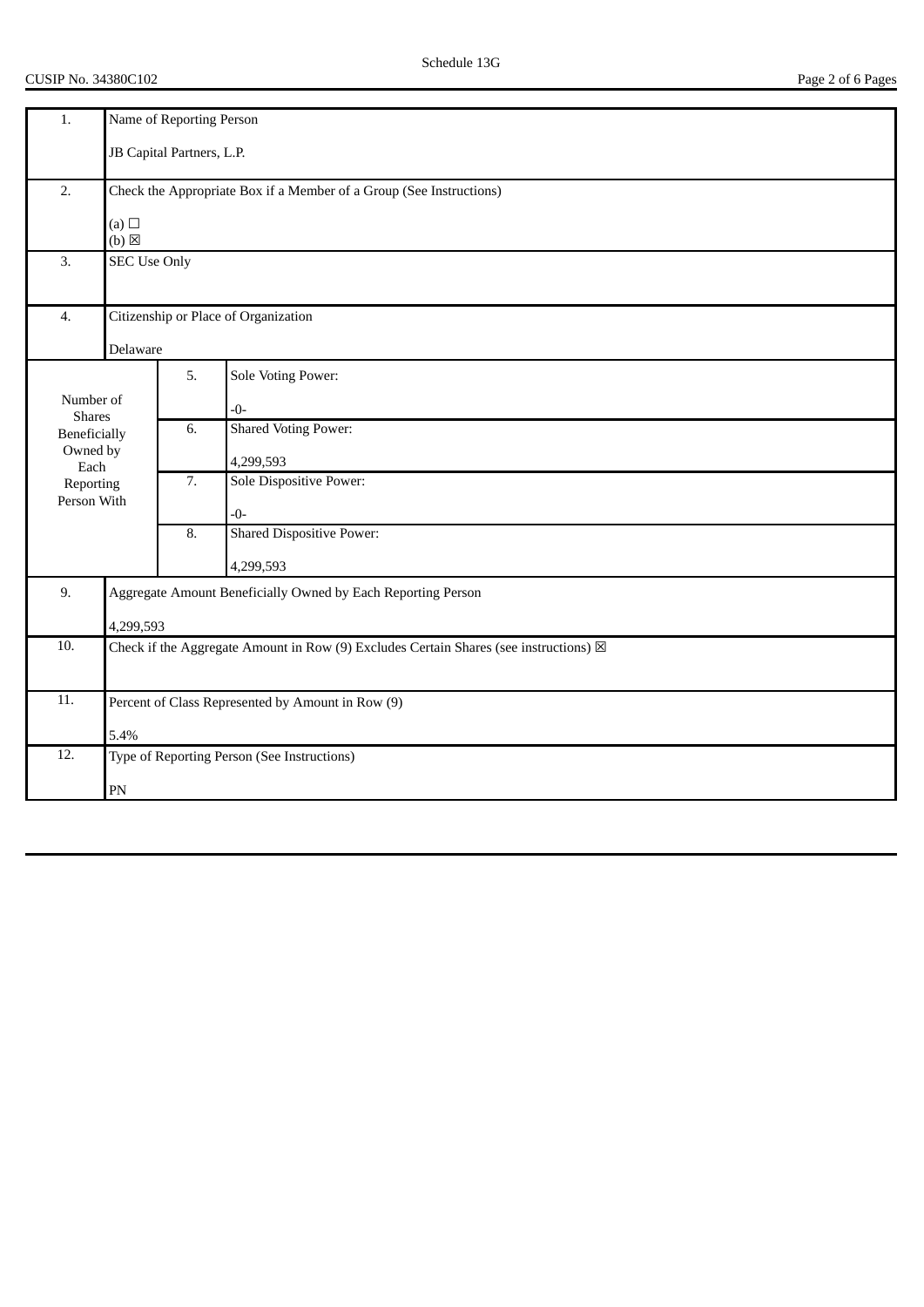| 1.                                   | Name of Reporting Person                                                                   |                  |                                  |  |  |
|--------------------------------------|--------------------------------------------------------------------------------------------|------------------|----------------------------------|--|--|
|                                      | Alan W. Weber                                                                              |                  |                                  |  |  |
|                                      |                                                                                            |                  |                                  |  |  |
| 2.                                   | Check the Appropriate Box if a Member of a Group (See Instructions)                        |                  |                                  |  |  |
|                                      | (a)<br>$(b)$ $\boxtimes$                                                                   |                  |                                  |  |  |
| <b>SEC Use Only</b><br>3.            |                                                                                            |                  |                                  |  |  |
|                                      |                                                                                            |                  |                                  |  |  |
| 4.                                   | Citizenship or Place of Organization                                                       |                  |                                  |  |  |
|                                      | <b>United States</b>                                                                       |                  |                                  |  |  |
|                                      |                                                                                            | 5.               | Sole Voting Power:               |  |  |
| Number of                            |                                                                                            |                  | $-0-$                            |  |  |
| <b>Shares</b><br><b>Beneficially</b> |                                                                                            | 6.               | <b>Shared Voting Power:</b>      |  |  |
| Owned by                             |                                                                                            |                  | 4,299,593                        |  |  |
| Each<br>Reporting                    |                                                                                            | 7.               | <b>Sole Dispositive Power:</b>   |  |  |
| Person With                          |                                                                                            |                  | $-0-$                            |  |  |
|                                      |                                                                                            | $\overline{8}$ . | <b>Shared Dispositive Power:</b> |  |  |
|                                      |                                                                                            |                  | 4,299,593                        |  |  |
| 9.                                   | Aggregate Amount Beneficially Owned by Each Reporting Person                               |                  |                                  |  |  |
|                                      | 4,299,593                                                                                  |                  |                                  |  |  |
| 10.                                  | Check if the Aggregate Amount in Row (9) Excludes Certain Shares (see instructions) $\Box$ |                  |                                  |  |  |
|                                      |                                                                                            |                  |                                  |  |  |
| 11.                                  | Percent of Class Represented by Amount in Row (9)                                          |                  |                                  |  |  |
|                                      | 5.4%                                                                                       |                  |                                  |  |  |
| $\overline{12}$ .                    | Type of Reporting Person (See Instructions)                                                |                  |                                  |  |  |
|                                      | IN, HC                                                                                     |                  |                                  |  |  |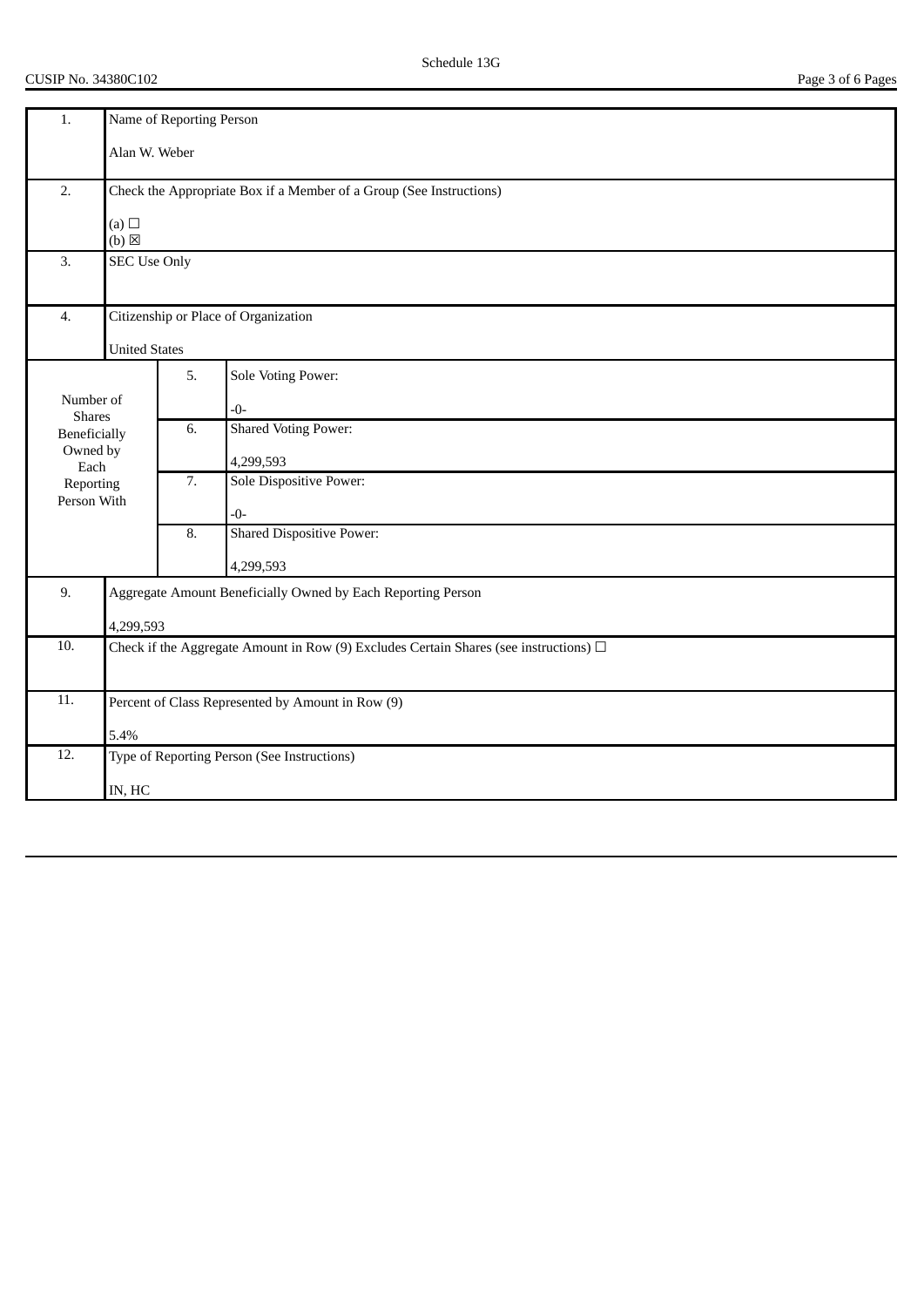## **Item 1(a). Name of Issuer:**

Fluent, Inc.

#### **Item 1(b). Address of Issuer's Principal Executive Offices:**

300 Vesey Street, 9<sup>th</sup> Floor, New York, NY 10282

## **Item 2(a). Names of Persons Filing:**

This statement is filed by (collectively, the "Reporting Persons"): (1) JB Capital Partners, L.P., a Delaware limited partnership; and (2) Alan W. Weber, a United States citizen.

#### **Item 2(b). Address of Principal Business Office or, if None, Residence:**

5 Evans Place, Armonk, New York 10504

#### **Item 2(c). Citizenship:**

See Item 2(a)

## **Item 2(d). Title of Class of Securities:**

Common Stock, \$0.0005 par value per share

## **Item 2(e). CUSIP Number**

34380C102

## Item 3. If this Statement is Filed Pursuant to Rule 13d-1(b), or 13d-2(b) or (c), Check Whether the Person Filing is a:

Not Applicable

## **Item 4. Ownership**

- (i) JB Capital Partners, L.P.: (1)
	- (a) Amount beneficially owned: 4,299,593 shares
	- (b) Percent of class: 5.45%\*
	- (c) Number of shares as to which such person has:
	- (i) Sole power to vote or to direct the vote: 0 shares
	- (ii) Shared power to vote or to direct the vote: 4,299,593 shares
	- (iii) Sole power to dispose or to direct the disposition of: 0 shares
	- (iv) Shared power to dispose or to direct the disposition of: 4,299,593 shares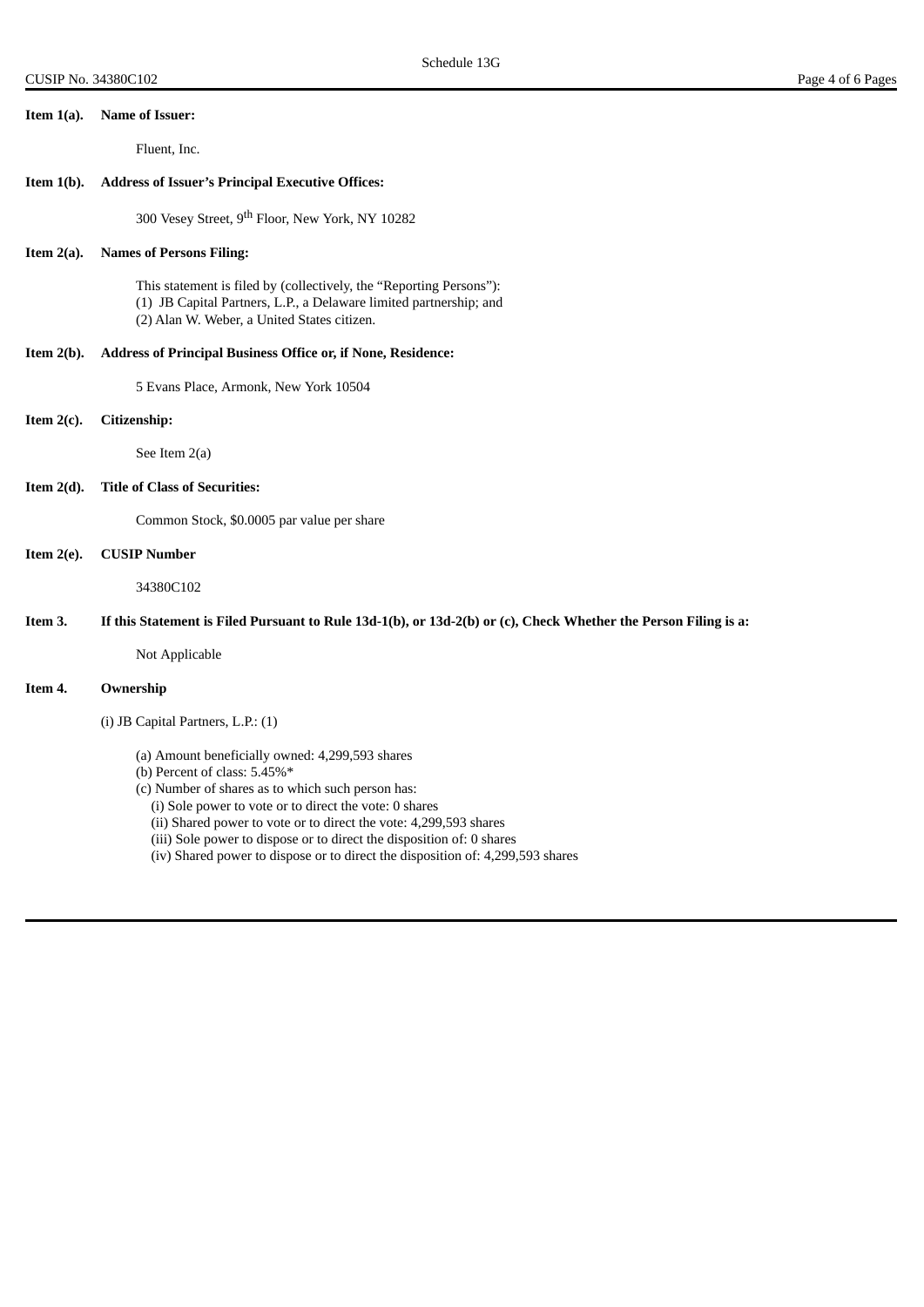## (ii) Alan W. Weber: (1)

- (a) Amount beneficially owned: 4,299,593 shares
- (b) Percent of class: 5.45%\*
- (c) Number of shares as to which such person has:
	- (i) Sole power to vote or to direct the vote: 0 shares
	- (ii) Shared power to vote or to direct the vote 4,299,593 shares
	- (iii) Sole power to dispose or to direct the disposition of: 0 shares
	- (iv) Shared power to dispose or to direct the disposition of: 4,299,593 shares

\* Based on an aggregate of 78,945,304 shares of Common Stock, \$0.0005 par value per share, outstanding as of November 2, 2021 as disclosed in the Issuer's Quarterly Report on Form 10-Q, for the quarter ended September 30, 2021.

(1) Each of the Reporting Persons disclaims beneficial ownership of the securities reported herein by the other Reporting Persons and any other person named herein except to the extent of any pecuniary interest therein. Each of the Reporting Persons disclaims membership in a "group" within the meaning of Section 13(d)(3) of the Securities Exchange Act of 1934, as amended (the "Exchange Act") or Rule 13d-5(b)(1) under the Exchange Act with any other Reporting Person or other person.

#### **Item 5. Ownership of Five Percent or Less of a Class.**

Not Applicable.

**Item 6. Ownership of More than Five Percent on Behalf of Another Person.**

Not Applicable.

Item 7. Identification and Classification of the Subsidiary Which Acquired the Security Being Reported on by the Parent Holding Company **or Control Person.**

See Item 2 and Note (1) in Item 4.

#### **Item 8. Identification and Classification of Members of the Group.**

See Item 2 and Note (1) in Item 4.

#### **Item 9. Notice of Dissolution of Group.**

Not Applicable.

## **Item 10. Certifications:**

By signing below we certify that, to the best of our knowledge and belief, the securities referred to above were not acquired and are not held for the purpose of or with the effect of changing or influencing the control of the issuer of the securities and were not acquired and are not held in connection with or as a participant in any transaction having that purpose or effect, other than activities solely in connection with a nomination under §240.14a-11.